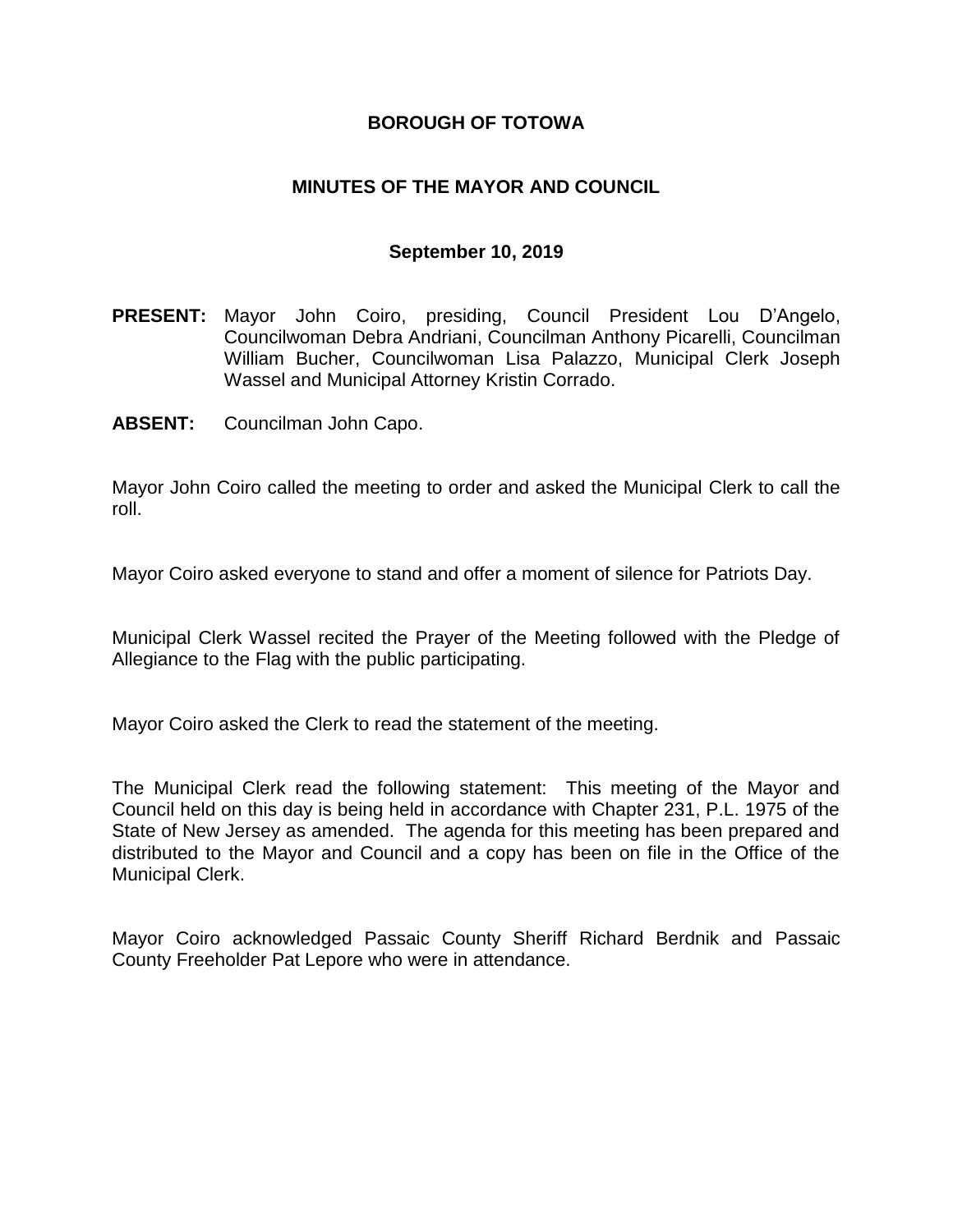There was a motion by Councilman D'Angelo, seconded by Councilwoman Andriani to dispense with the regular order of business in order to have a swearing in ceremony to administer the Oath of Allegiance and Office to Damiano DiIorio and Matthew Cossari appointed as Patrol Officer of the Borough of Totowa Police Department and to hold a public hearing on Ordinance No. 13-2019 as advertised. On roll call vote, all members of the Council present voted in the affirmative.

Mayor Coiro went to the front of the dais and asked Council President Lou D'Angelo, Chairman of the Public Safety Committee and Police Chief Robert Coyle to join him. Mayor Coiro stated that at Council Meetings sometimes you get the good and the bad, but it is always good when we can appoint new, young officers to join our Police Department. Said that he only met Matt about two months ago who was a Paterson police officer for about a year and a half, but has known Damian for most of his life having actually lived next door to him for about eight years.

Mayor John Coiro then asked Damiano DiIorio and Matthew Cossari to approach the dais to take the Oath of Allegiance and Office for Patrol Officer.

Mayor John Coiro administered the Oath of Allegiance and Office to Patrol Officer Damiano DiIorio, with his Mom Debbie holding the Bible and his father Dan by his side and Patrol Officer Matthew Cossari, with his Mom Lucy holding the Bible and his Dad Micky by his side.

Councilman D'Angelo welcomed and congratulated both and said that he only met Matt about a week ago, but coached Damian is baseball when he was younger and told them to lean on their brothers and sister in the department for support and to be safe.

Police Chief Coyle thanked the Mayor and Council, Borough Clerk Wassel, Borough Attorney (Senator) Corrado and the administration for moving forward with these appointments because they are much needed with the impending retirement of Captain Carl Cifaldi. He thanked Captain Carmen Veneziano and Detective Nick Varcadipane for getting both officers set up and then acknowledged and thanked all the members of the Totowa Police Department for being here. Chief Coyle also acknowledged and recognized the many family and friends in attendance. Chief Coyle then proceeded to provide a little background information on Damian and Matt.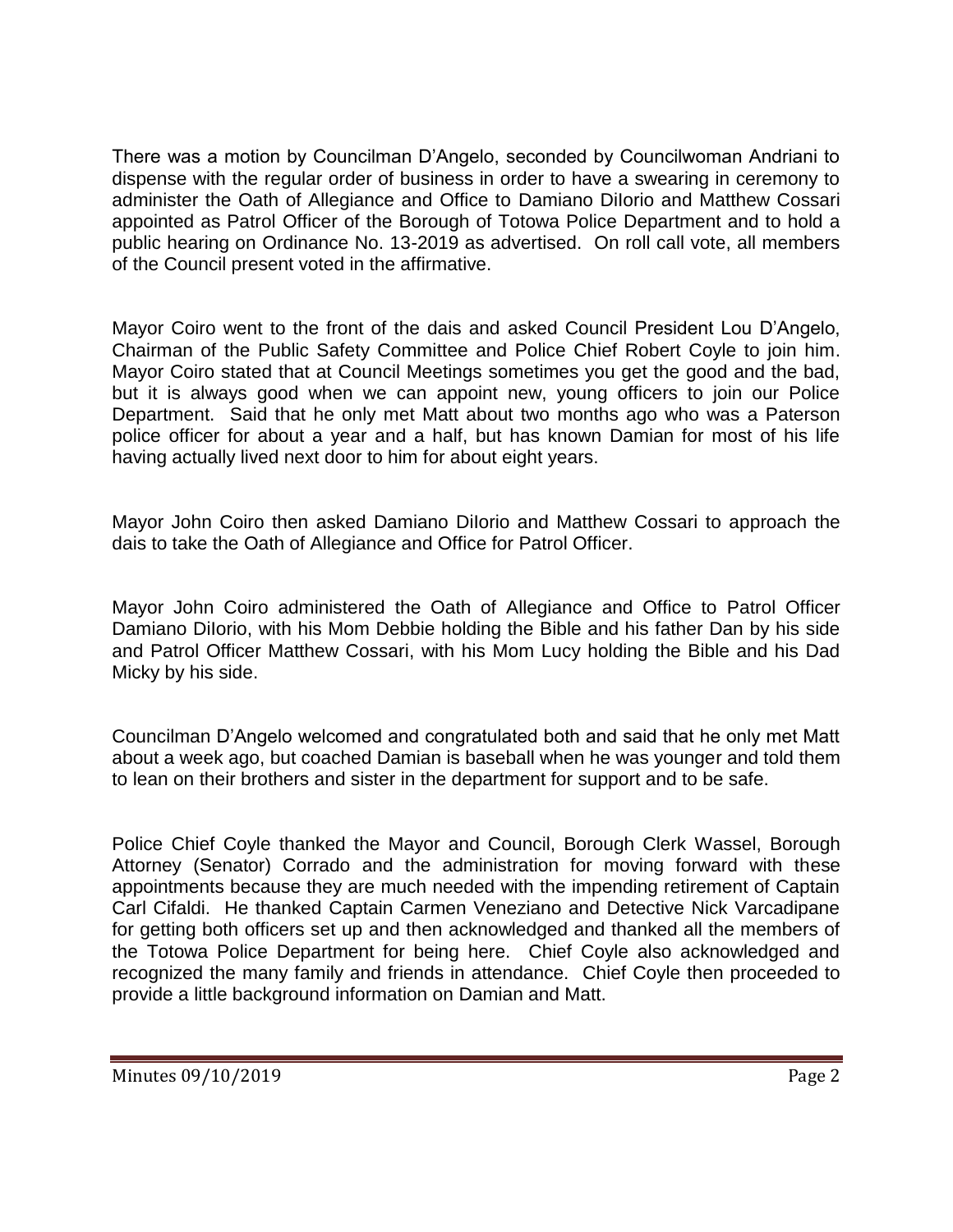A badge symbolic to the rank of Patrol Officer was presented to Patrol Officer Damiano Dilorio and Patrol Officer Matthew Cossari by Police Chief Robert Coyle.

Patrol Officer DiIorio on behalf of himself and Patrol Officer Cossari thanked the Mayor and Council for the opportunity, Chief Coyle for his speech, the members of the Police Department for welcoming them and all of their family and friends for all of their support.

Congratulations were extended to Patrol Officer Damiano DiIorio and Patrol Officer Matthew Cossari by the rest of the Council, the Borough Clerk and Borough Attorney.

Mayor Coiro called for a recess, so all in attendance could also offer their congratulations to our new Patrol Officers.

Municipal Clerk Wassel announced that Ordinance No. 13-2019 has been advertised for public hearing for Tuesday, September 10, 2019.

Municipal Clerk Wassel read the legal notice and the title of Ordinance No. 13-2019.

There was a motion by Councilman D'Angelo, seconded by Councilwoman Andriani to open the public hearing. On roll call vote, all members of the Council present voted in the affirmative.

Mayor Coiro asked if any citizens wished to be heard on Ordinance No. 13-2019.

CITIZENS HEARD:

There were no citizens who wished to be heard.

There was a motion by Councilman D'Angelo, seconded by Councilwoman Andriani to close the public hearing. On roll call vote, all members of the Council present voted in the affirmative.

Minutes 09/10/2019 **Page 3**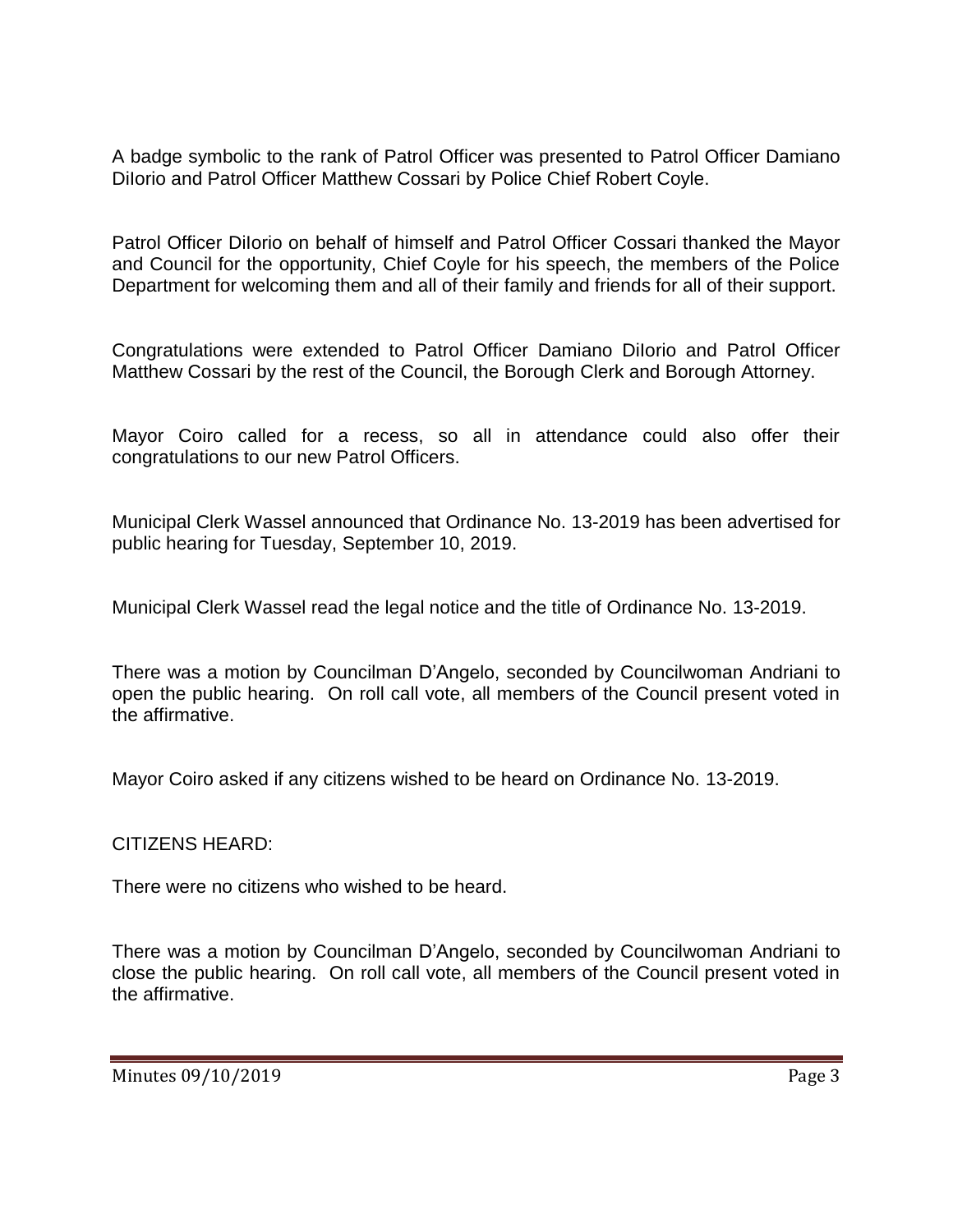Municipal Clerk Wassel read Ordinance No. 13-2019 by title:

# **ORDINANCE NO. 13-2019**

## **AN ORDINANCE TO AMEND THE CODE OF THE BOROUGH OF TOTOWA CHAPTER 398 ENTITLED "VEHICLES AND TRAFFIC", ARTICLE II, "PARKING", SECTION 6, "PARKING PROHIBITED AT ALL TIMES", AND ARTICLE XIII, "SCHEDULES", SECTION 45, "SCHEDULE I: NO PARKING"**

There was a motion by Councilman D'Angelo, seconded by Councilwoman Andriani to adopt Ordinance No. 13-2019 on second and final reading. On roll call vote, all members of the Council present voted in the affirmative.

There was a motion by Councilman D'Angelo, seconded by Councilwoman Andriani to revert to the regular order of business. On roll call vote, all members of the Council present voted in the affirmative.

Mayor Coiro asked if any members of the Council, the Municipal Clerk or the Municipal Attorney wished to address the Council.

There were no reports.

CITIZENS HEARD:

There were no citizens who wished to be heard.

There was a motion by Councilman D'Angelo, seconded by Councilwoman Andriani to approve the Minutes of the Mayor and Council for the meeting of August 27, 2019. On roll call vote, all members of the Council present voted in the affirmative.

COMMITTEE ON FINANCE:

There was a motion by Councilman Picarelli, seconded by Councilman D'Angelo to approve Resolution No. 2019-19 for the payment of bills. On roll call vote, all members of the Council present voted in the affirmative.

Minutes 09/10/2019 Page 4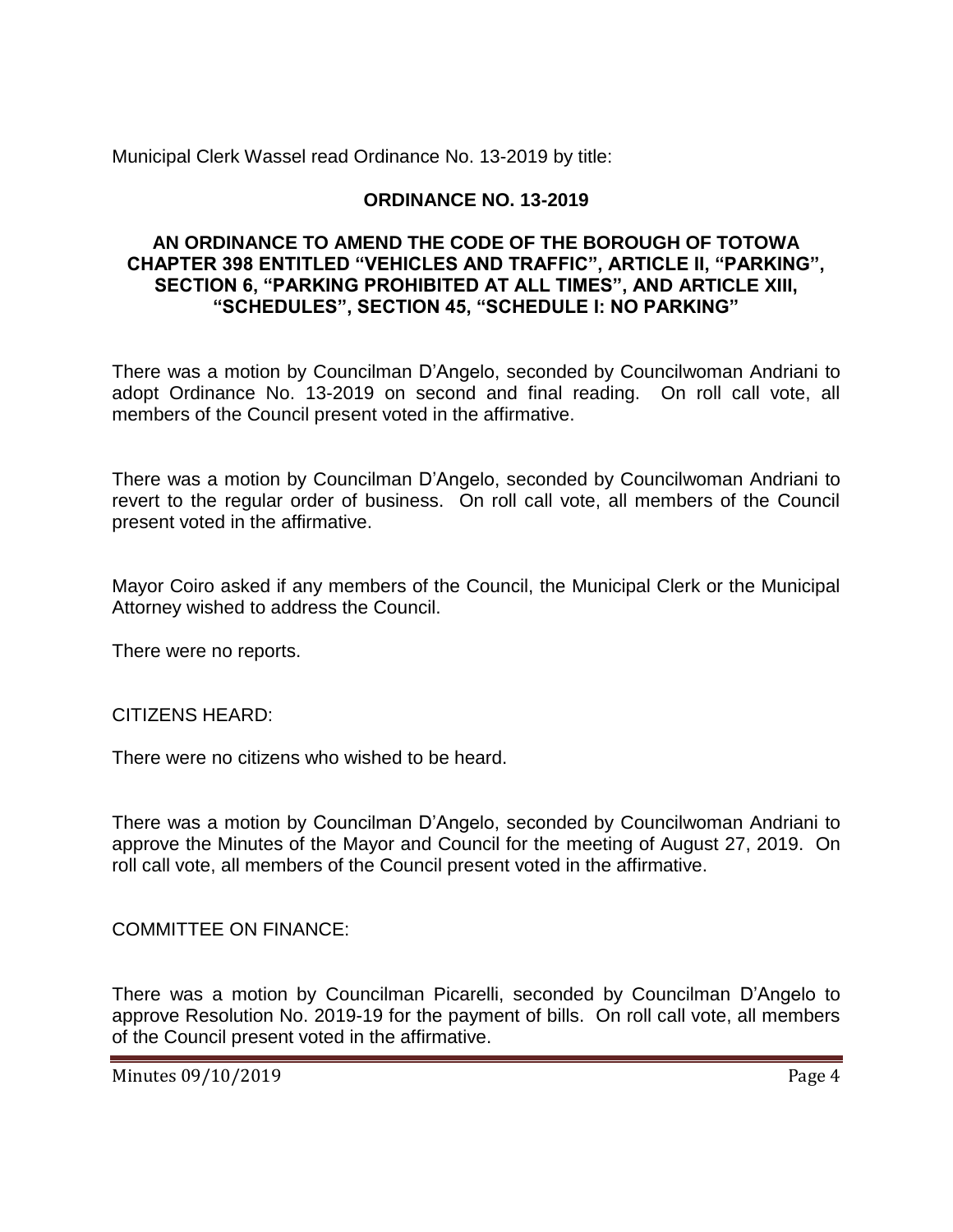There was a motion by Councilman Picarelli, seconded by Councilman D'Angelo to adopt the following resolution authorizing the Treasurer to issue refunds to various property owners due to overpayment of 1<sup>st</sup> & 2<sup>nd</sup> Quarter 2019 taxes. On roll call vote, all members of the Council present voted in the affirmative.

### RESOLUTION

WHEREAS, there has been an overpayment of  $1<sup>st</sup>$  &  $2<sup>nd</sup>$  Quarter 2019 taxes on the property listed below; and

WHEREAS, the credit card servicing company, FIS, is entitled to a refund; and

WHEREAS, the chart sets forth the refund as follows:

| Block Lot | Qual | <b>Property Owner</b> | Payable To:                                                                              | Overpayment |
|-----------|------|-----------------------|------------------------------------------------------------------------------------------|-------------|
| 9.13 88   |      | C0902 Farhad Sedarati | <b>FIS</b><br><b>Accounting Department</b><br>PO Box 4535<br>Carol Stream, IL 60197-4535 | \$5,838.03  |

NOW, THEREFORE, BE IT RESOLVED, by the Mayor and Council of the Borough of Totowa that the overpayment shall be refunded to the Credit Card Processing Company, as stated above, and the Treasurer is authorized to issue a check for the refund, which shall be paid to the stated Credit Card Processing Company. (See attached)

Upon the recommendation of the Committee, there was a motion by Councilman Picarelli, seconded by Councilman D'Angelo to appoint Lisa Nash as Deputy Tax Collector. On roll call vote, all members of the Council present voted in the affirmative.

## MAYOR'S APPOINTMENT

I, Mayor John Coiro, with the advice and consent of the Council do hereby appoint Lisa Nash as Deputy Tax Collector for a term of one year expiring December 31, 2019.

There was a motion by Councilman Picarelli, seconded by Councilman D'Angelo to confirm the appointment. On roll call vote, all members of the Council present voted in the affirmative.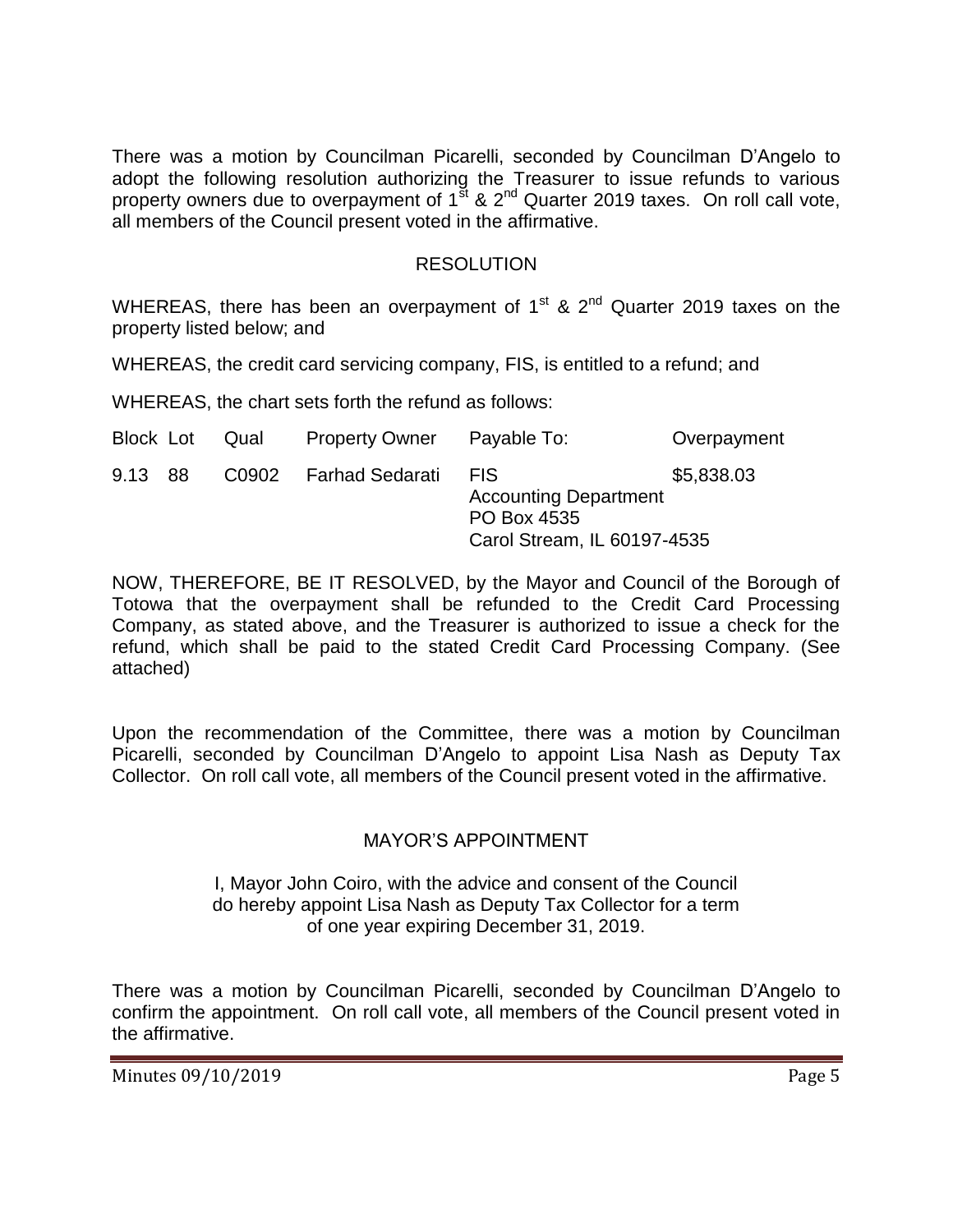There was a motion by Councilman Picarelli, seconded by Councilman D'Angelo to authorize the Borough Clerk and Borough Attorney to prepare the bid package and advertise for the receipt of bids for Solid Waste Disposal Services. On roll call vote, all members of the Council present voted in the affirmative.

## COMMITTEE ON PUBLIC SAFETY:

Upon the recommendation of the Committee, there was a motion by Councilman D'Angelo, seconded by Councilman Bucher to appoint Karen Giannasio as a School Crossing Guard. On roll call vote, all members of the Council present voted in the affirmative.

#### MAYOR'S APPOINTMENT

### I, Mayor John Coiro, with the advice and consent of the Council do hereby appoint Karen Giannasio as a School Crossing Guard for a one year term expiring December 31, 2019.

There was a motion by Councilman D'Angelo, seconded by Councilman Bucher to confirm the appointment. On roll call vote, all members of the Council present voted in the affirmative.

COMMITTEE ON PUBLIC WORKS:

There was a motion by Councilman Bucher, seconded by Councilwoman Palazzo to adopt the following Resolution Approving Water Refund On 2019 Period 1 Billing For Sombrero Tacoria Located At 330-332 Union Boulevard. On roll call vote, all members of the Council present voted in the affirmative.

## RESOLUTION NO. 107-2019

#### RESOLUTION APPROVING WATER REFUND ON 2019 PERIOD 1 BILLING FOR SOMBRERO TACORIA LOCATED AT 330-332 UNION BOULEVARD

WHEREAS, the Borough of Totowa Water Department bills its customers based on three cycles, four times a year; and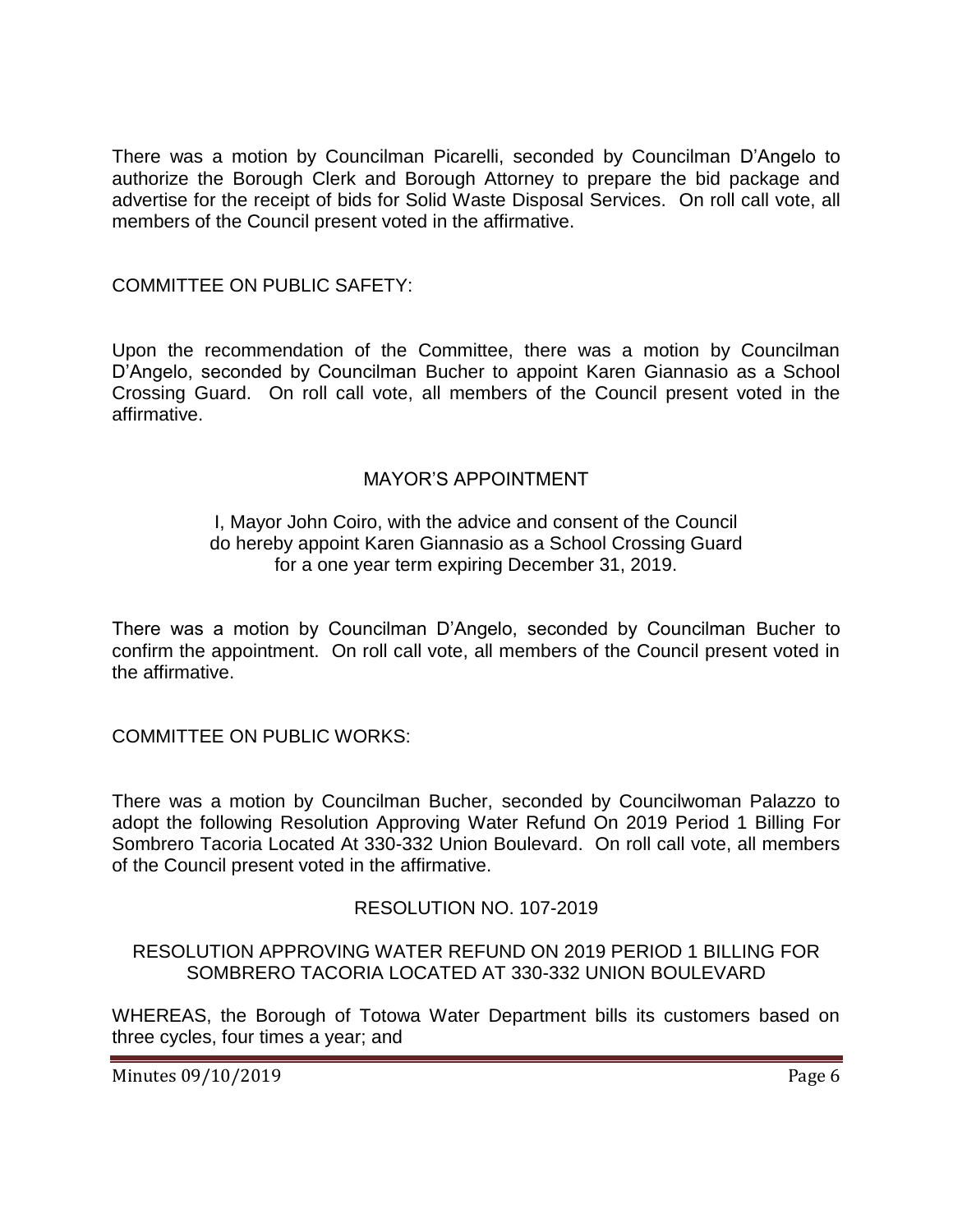WHEREAS, the first quarter billing period for Cycle 2 for 2019 is February 1, 2019 to April 30, 2019; and

WHEREAS, Sombrero Tacoria, Block 105, Lot 12 is located in Cycle 2; and

WHEREAS, the meter reader incorrectly read the meter as 102,000 gallons of consumption on Account ID #1839-1 for Sombrero Tacoria and was billed \$785.26; and

WHEREAS, Sombrero Tacoria paid the \$785.26 bill in full, but requested that the meter be re-read for accuracy; and

WHEREAS, the meter reader re-read the meter and confirmed the correct reading as 2,000 gallons of consumption; and

WHEREAS, the Water Registrar has adjusted the meter reading to reflect the correct reading of 2,000 gallons and billed their account \$28.45 for 2019 Period 1; and

WHEREAS, Account ID #1839-1 has been subsequently billed for 2019 Period 2 at 10,000 gallons for an amount of \$65.40, reflecting a credit balance of \$691.41; and

WHEREAS, Sombrero Tacoria has requested that the Borough of Totowa issue a refund for the overpayment; and

WHEREAS, the Water Registrar has determined that a water refund should to be issued to Sombrero Tacoria in the amount of \$691.41 for the overpayment.

NOW, THEREFORE, BE IT RESOLVED, that the Mayor and Council of the Borough of Totowa do hereby approve the water refund in the amount of \$691.41 to Sombrero Tacoria.

BE IT FURTHER RESOLVED, by the Mayor and Council of the Borough of Totowa that the Borough Clerk send a copy of this resolution to the Water Registrar.

There was a motion by Councilman Bucher, seconded by Councilwoman Palazzo to approve Change Order No. 1 for a net increase of \$89,263.05 and Payment Estimate No. 3 in the amount of \$182,687.68 to John Garcia Construction Co., Inc. for the Furler Street Improvements. On roll call vote, all members of the Council present voted in the affirmative.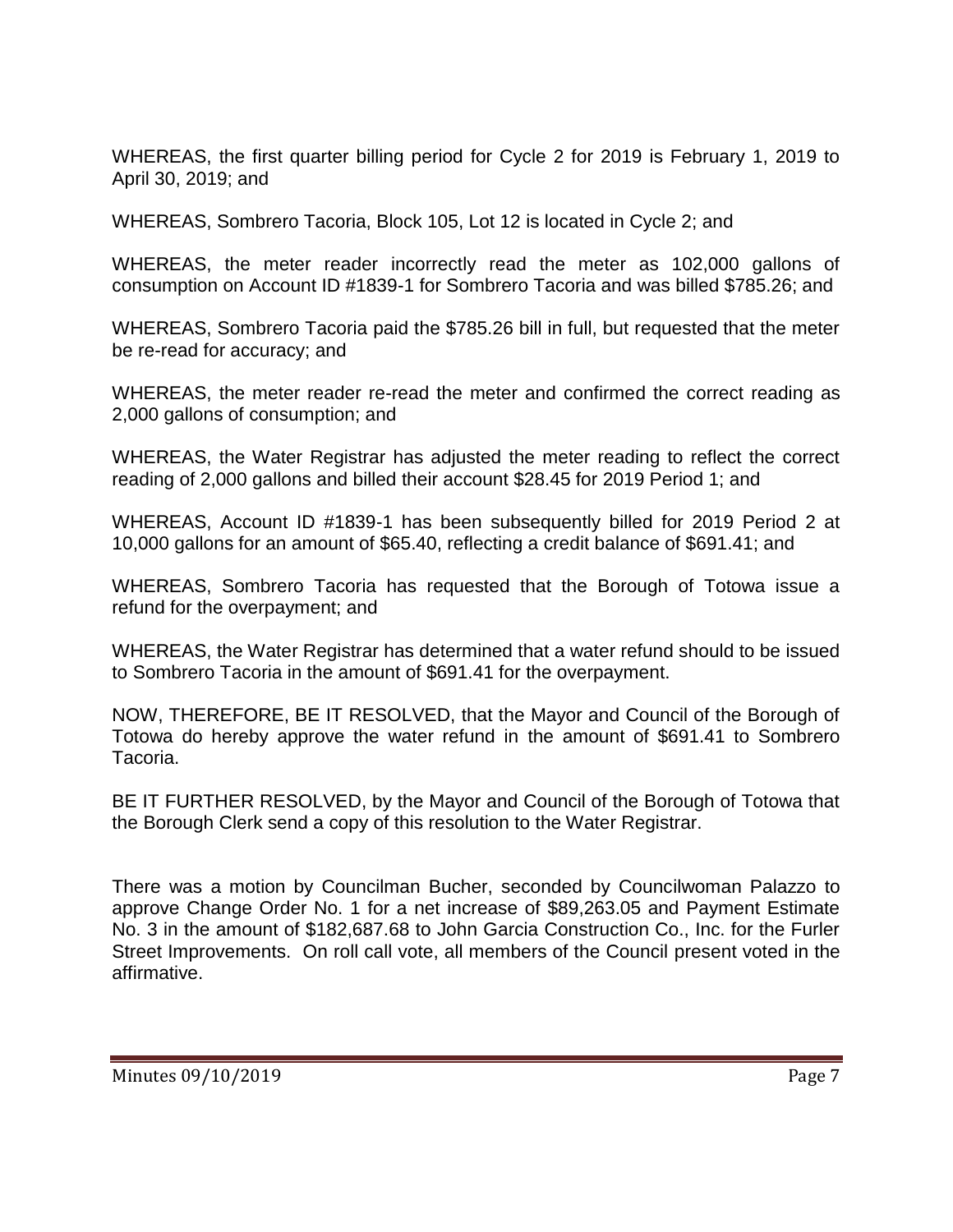There was a motion by Councilman Bucher, seconded by Councilwoman Palazzo to accept the following bids for the DPW Garage And Shepherds Lane Pump Station Generator Improvements. On roll call vote, all members of the Council present voted in the affirmative.

Company Bid Amount Manor II Electric, Inc. 6248.048.00 Holmdel, NJ 07733

Upon the recommendation of the Committee, there was a motion by Councilman Bucher, seconded by Councilwoman Palazzo to adopt the following resolution to award the contract for the DPW Garage And Shepherds Lane Pump Station Generator Improvements. On roll call vote, all members of the Council present voted in the affirmative.

#### RESOLUTION NO. 108-2019

#### RESOLUTION AUTHORIZING CONTRACT FOR THE DEPARTMENT OF PUBLIC WORKS GARAGE AND SHEPHERDS LANE PUMP STATION GENERATOR IMPROVEMENTS

WHEREAS, the Borough of Totowa Department of Public Works ("DPW") Superintendent has recommended that generators be installed at both the DPW Garage and Shepherds Lane Pump Station ("SLPS"); and

WHEREAS, by Resolution No. 88-2018 dated August 14, 2018, the Mayor and Council of the Borough of Totowa authorized Richard A. Alaimo Engineering Associates to provide design services, prepare bid documents, assist in the bidding process and supervise installation of the DPW and SLPS Generators; and

WHEREAS, the Mayor and Council of the Borough of Totowa did advertise for receipt of sealed bids in accordance with the specifications entitled "Borough of Totowa, DPW Garage And Shepherds Lane Generator Improvements, Contract No. 2018-4"; and

WHEREAS, the Borough of Totowa did receive sealed bids at its Municipal Building on August 29, 2019; and

WHEREAS, the lone bid was submitted by Manor II Electric, Inc., 3 Ardsley Court, Holmdel, New Jersey 07733 in the amount of \$248,048.00, a copy of which is on file in the office of the Borough of Totowa Municipal Clerk; and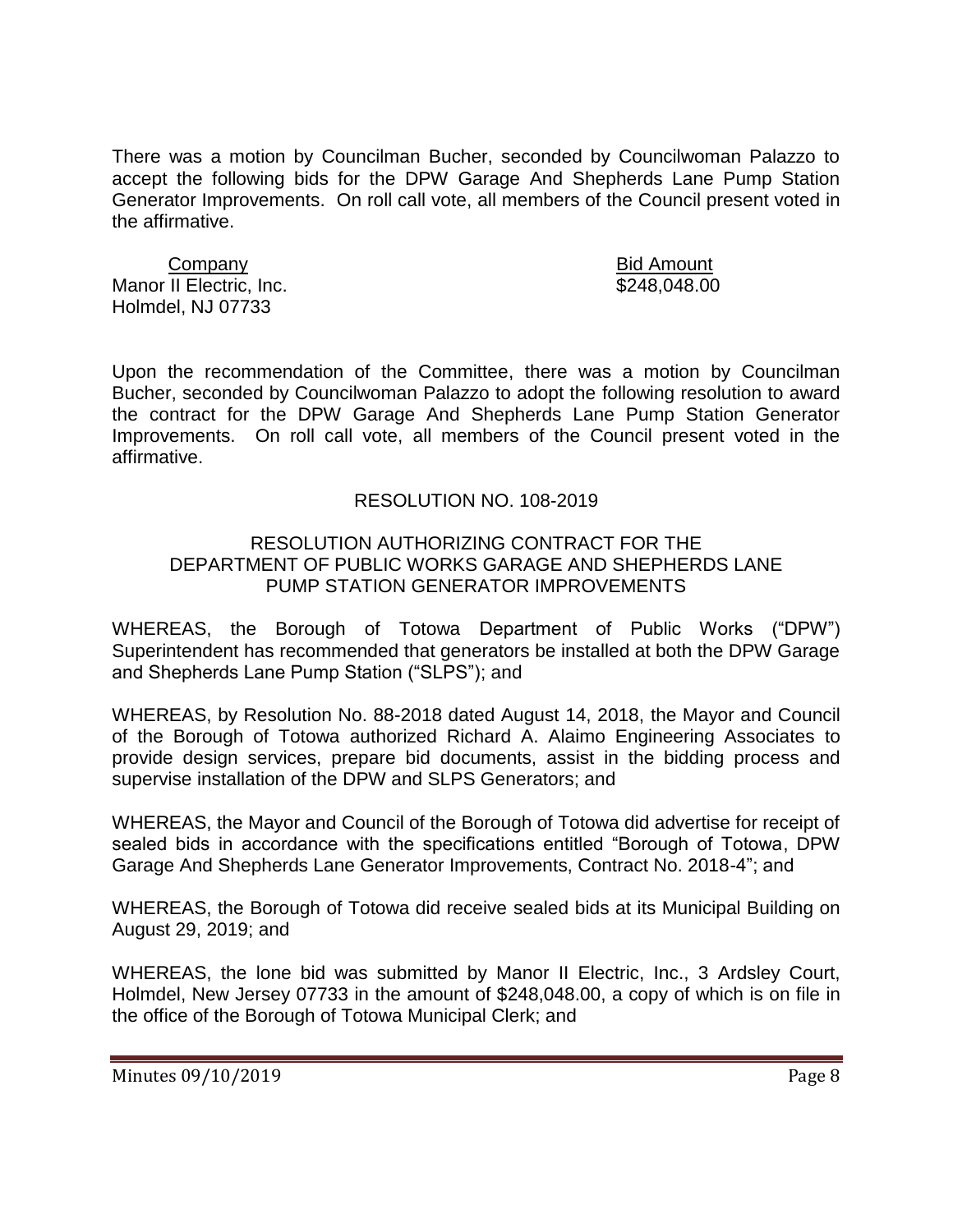WHEREAS, the Mayor and Council of the Borough of Totowa have determined that the bid submitted by Manor II Electric, Inc. be accepted as the lowest responsible bid.

NOW, THEREFORE, BE IT RESOLVED, that the Mayor and Council of the Borough of Totowa do hereby accept the bid by Manor II Electric, Inc. for the DPW and SLPS Generator Improvements as the lowest responsible bid for the total sum of \$248,048.00.

BE IT FURTHER RESOLVED, that the Municipal Council of the Borough of Totowa does hereby authorize the Mayor and Municipal Clerk to execute any and all necessary instruments relating thereto.

## COMMITTEE ON ENGINEERING & PUBLIC PROPERTY:

A letter was received from the Passaic Valley Elks Lodge #2111 BPOE requesting permission to have Fellner Place – in front of their premises – closed for a fundraiser on Sunday, September 29, 2019. There was a motion by Councilwoman Andriani, seconded by Councilman D'Angelo to approve their request. On roll call vote, all members of the Council present voted in the affirmative.

## STREET CLOSING AUTHORIZED BY THE MAYOR

Under the authority vested in me as Mayor of the Borough of Totowa, County of Passaic, State of New Jersey, by virtue of N.J.S.A. 40A:60-3 and the Code of the Borough of Totowa Chapter No. 398-42, I, Mayor John Coiro, do hereby order and direct that Fellner Place in front of Passaic Valley Elks Lodge #2111 – from Cumberland Avenue to Shepherds Lane – be closed to vehicular traffic from 9:00 a.m. to 7:00 p.m. on Sunday, September 29, 2019. I further direct that proper signs and barriers be erected at both ends of the street and that the Totowa Police Department control and regulate, as well as enforce, this regulation.

COMMITTEE ON LIAISON & INSPECTION:

There was no report.